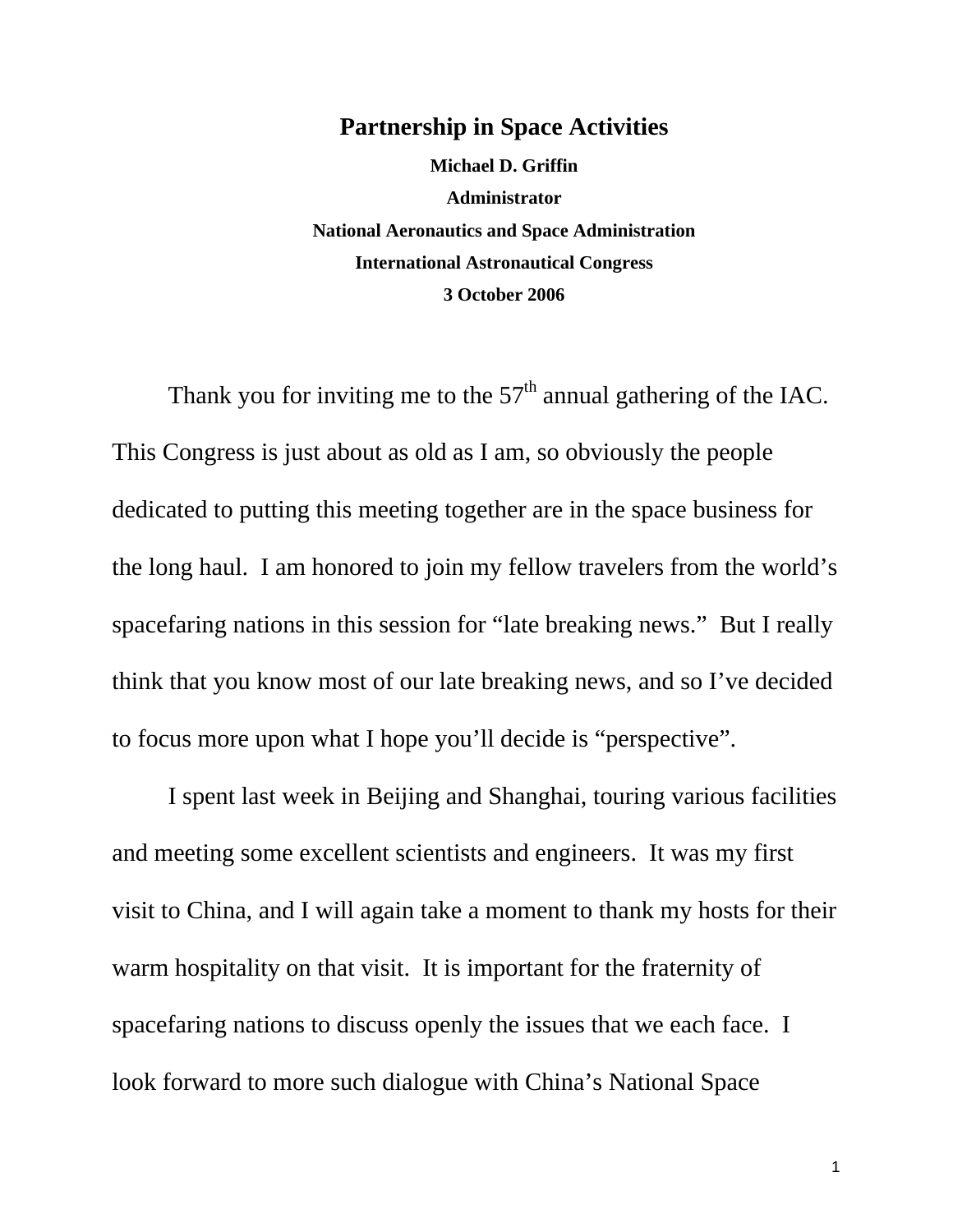Agency, and to continuing the dialogue with the heads of other agencies here at the IAC. Thus, my remarks today will be on the subject of "partnership" as we apply it to our endeavors in space.

Space exploration, whether human or robotic, is still the grandest and most technically challenging expression of human imagination of which I can conceive. Thus, I believe it to be in our best interests in this unique human endeavor to work together on occasion, to ask each other as different countries and different cultures how we should go about solving the unique problems of this unique endeavor. The physics is the same for us all; the rocket equation does not change when expressed in a textbook of a different language. But I have found that while the problems and the physical constraints are the same for all, the vagaries of human creativity and ingenuity can yield many different solutions. So, it really is to our mutual benefit to understand how each of us develops the art and science of spaceflight. We all have much to learn. We can learn best by doing some things together.

I have often said, but it bears repeating before this audience: I have no doubt that humans will continue to explore space, going to the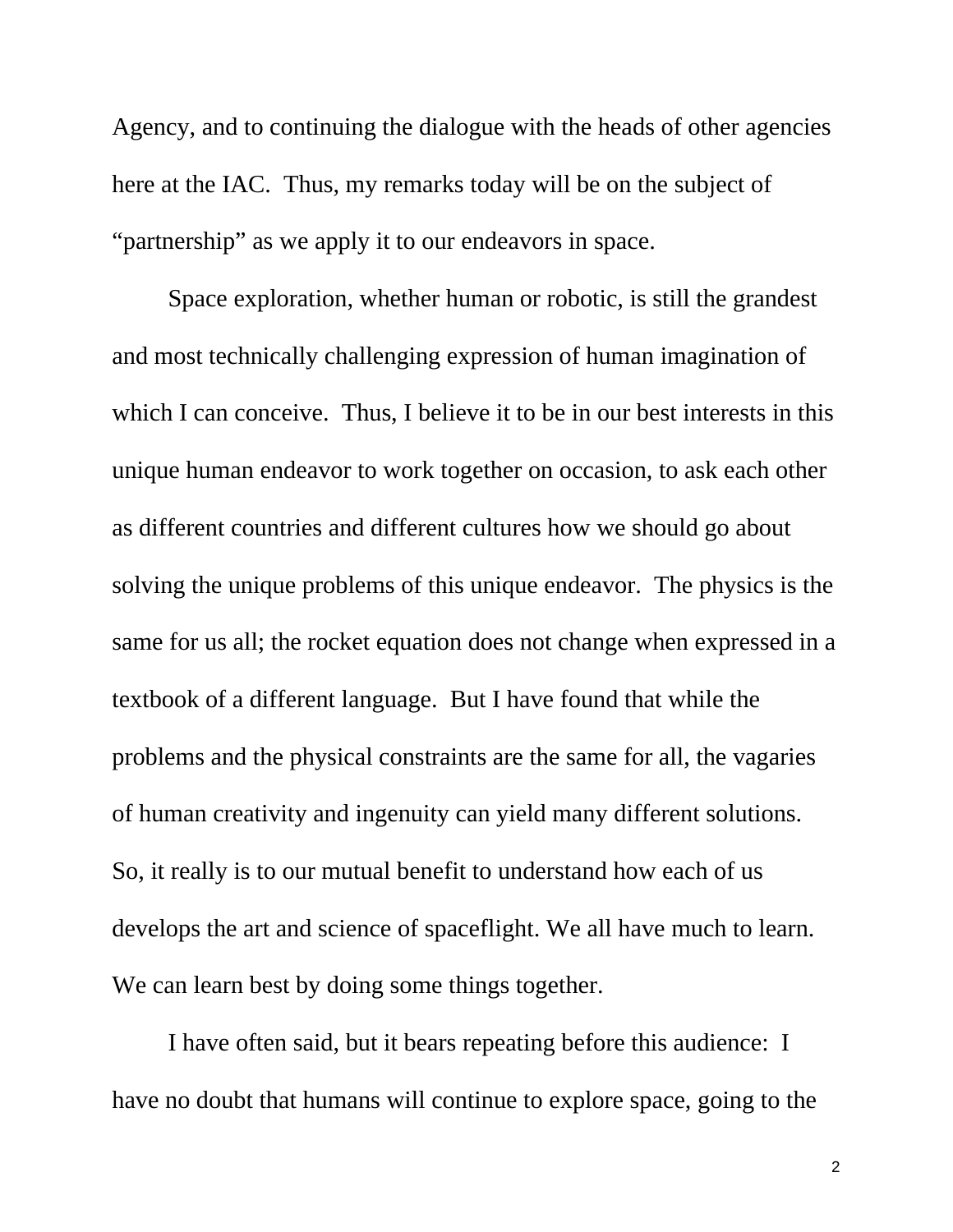Moon and Mars and far beyond. Thus, the question of "whether" this will happen is not an interesting one to me; I know that it will. The interesting questions center around topics like "when", and "who", and "what", and "why". When will humans next return to the Moon, or venture to Mars, or first explore the near-Earth asteroids? Who will first do each of these things, and many even bolder things beyond them? What languages will they speak, and what values will they hold? Why will they go; what gains will they expect to return to their parent societies?

Such questions can be considered jingoistic if taken out of context, but that is not my intent at all. My intent in raising them is to ask how each of our cultures regards its role in exploring the space frontier. The American culture retains even now a certain frontier mindset, based on our history. We in America are the descendants of pioneers from Spain, Portugal, Holland, Great Britain, France, Germany, and many, many other countries who emigrated over many generations to settle in what became the United States. But the British were the boldest and most persistent of these early groups, and so the primary language of the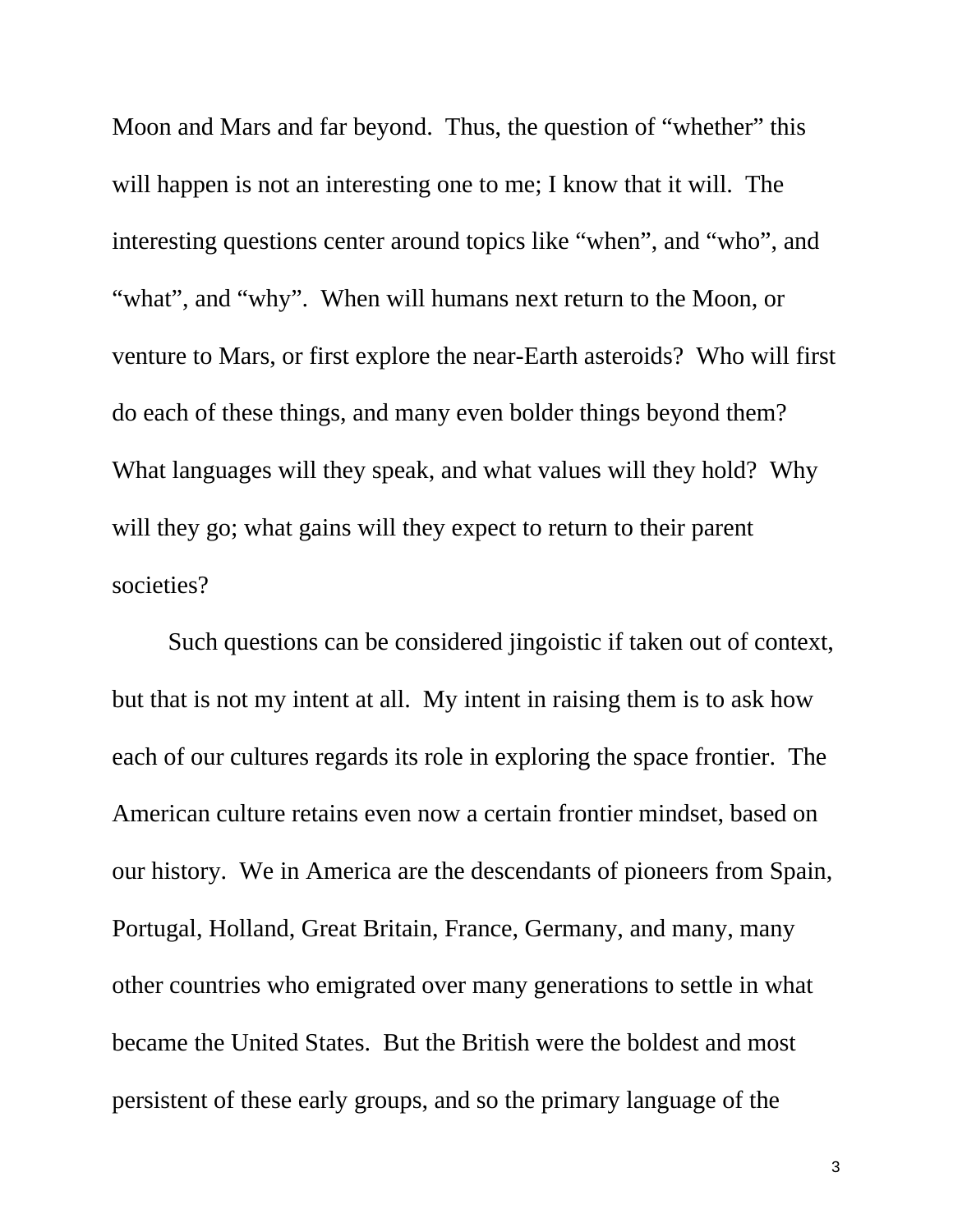United States came to be English. Canadians speak both English and French, while elsewhere in the Americas both Spanish and Portuguese are spoken. Now, these various languages not only convey the thoughts of their speakers in different ways, they also encourage and allow different thoughts. Language is, in part, a window into and a map of the culture of its users. And so, looking into the future of space exploration, I sometimes wonder what languages the explorers and eventual settlers of the Moon and Mars will speak? Will my language be passed down over the generations to future lunar colonies? Or will another, bolder or more persistent culture surpass our efforts and put their own stamp on the predominant lunar society of the far future?

Further, the laws of the United States, which represent the values of our people, are fundamentally based on English common law, Roman law and the Justinian code, yet have evolved to take into account modern philosophies and practicalities. Especially noteworthy is our core belief in the possession by individuals of certain inalienable rights, including the right to own property. All of the countries represented here at the IAC are governed by the rule of law, but each of us have variations in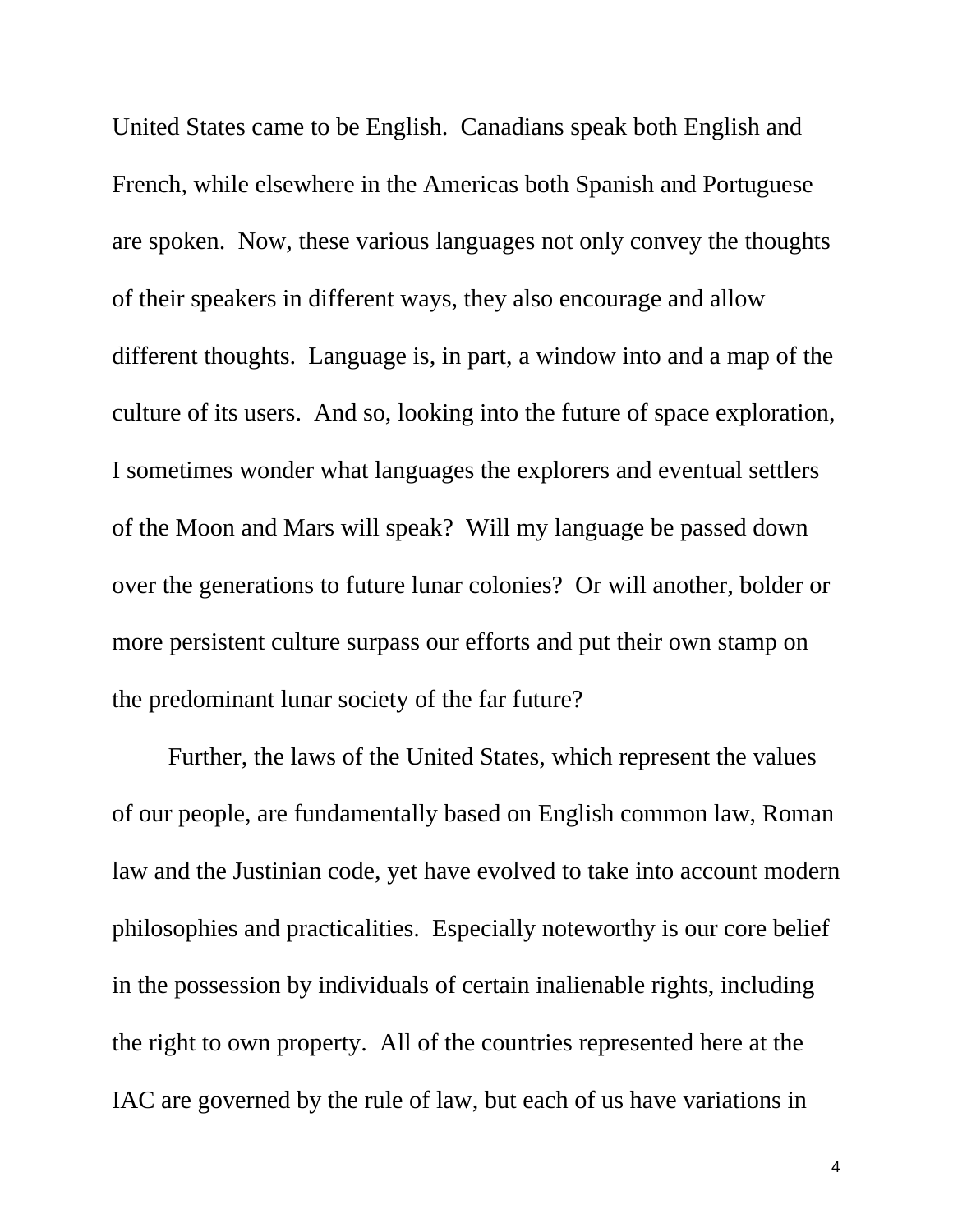our legal codes which reflect the values of our unique cultures. So, looking into the future of space exploration and space settlement, what values and laws will govern those explorers and settlers?

These and others are fundamental questions which I will not attempt to answer here, because in the end I am not qualified to do so. I have never pretended to be either a linguist or a lawyer; I am merely an engineer. However, I consider such topics to be quite fascinating, and I hope that the community of spacefaring nations will carefully consider their import in the future. While we may disagree on certain points and priorities, it is important that we try to understand, and respect, each other's views. This is an essential ingredient of any successful partnership.

It is no secret, and should be no surprise, that the United States has played, and seeks to play, a leadership role among the community of spacefaring nations. But we cannot simply presume such a role; it can only be earned. We must first be respected as a good partner before we can be regarded, by you, the community of spacefaring nations, as a good leader. We at NASA have not always been the most reliable of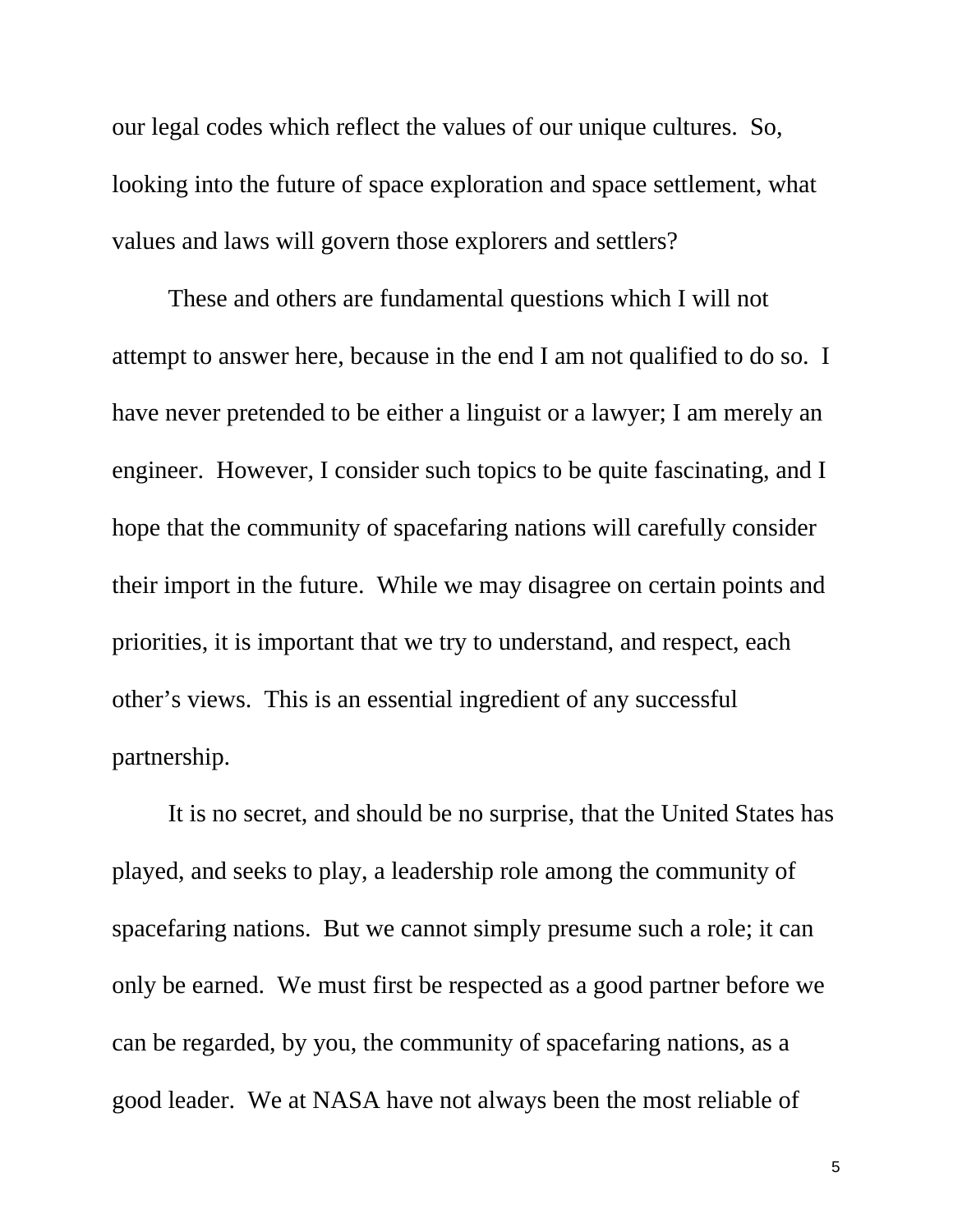international partners, and it has been one of my most important goals to improve that record. All who are here know that I have said on many occasions that the partnership behind the International Space Station provides its highest and longest lasting value, a value which we in the United States highly respect, as we work with our partners toward the completion of this enterprise.

For many and various reasons, partnerships in space exploration have enormous benefits, but they are not easy to consummate. History demonstrates that countries and cultures will always have issues which divide and set them apart. We compete in the global marketplace of ideas, influence, and intellectual property, as well as in the more visible marketplace of economic goods and services. It should be no surprise that there are sometimes disputes surrounding one or more of these issues.

Competitiveness is healthy and useful for people, organizations, and even nations, but the competitive spirit must be leavened with a healthy dose of collaboration, lest it be carried past the point of utility and into harm. So, while competing, we need also to be mindful of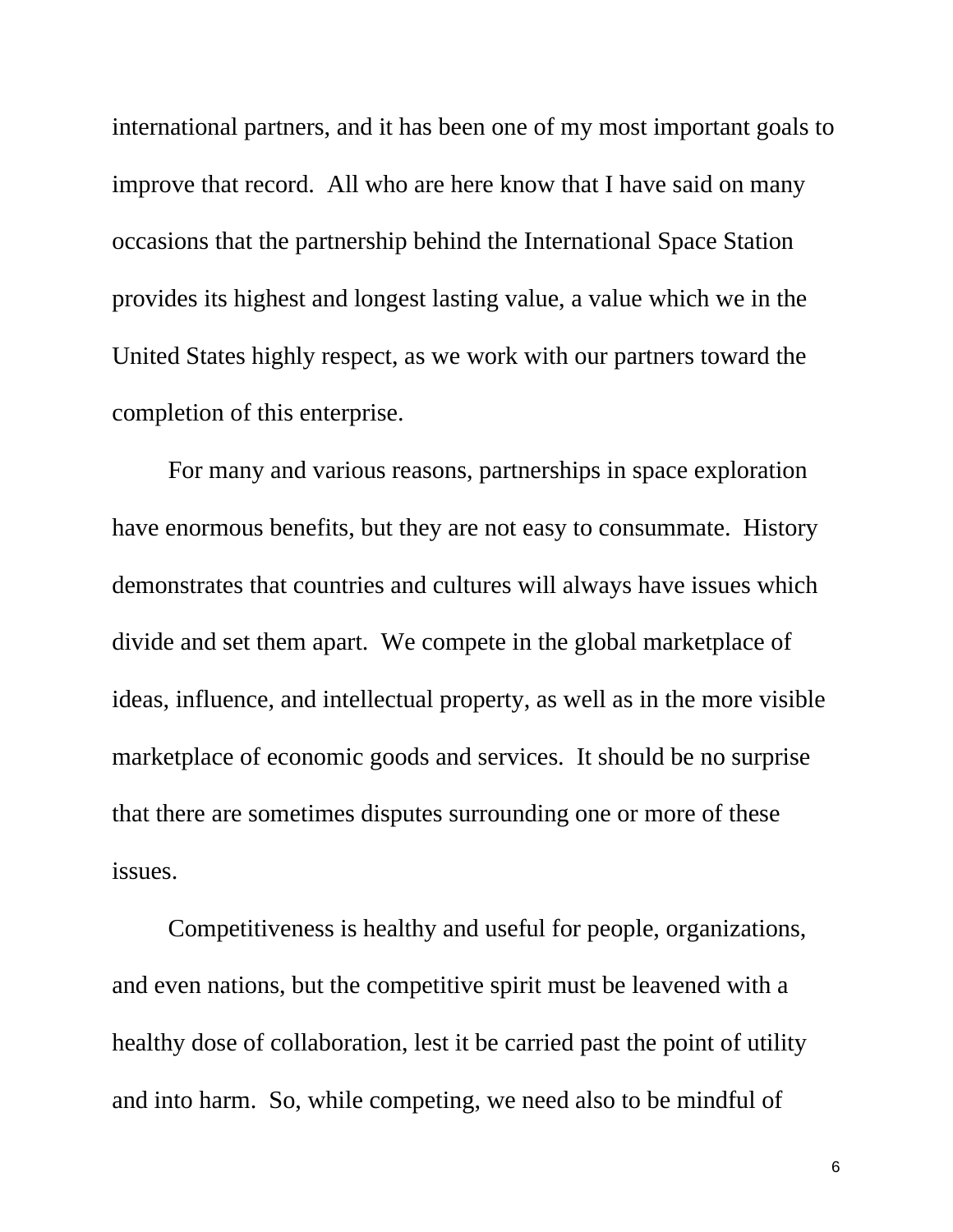opportunities to work together, to create alliances for the common good of mankind. I believe that space exploration and scientific discovery are examples of endeavors which offer a distinctly unifying force for that common good.

However, each of our countries also has unique national security concerns. Having spent a good portion of my career working for the U.S. Department of Defense, I am not ignorant of the military applications of space technologies, nor of the need to regulate the proliferation of certain capabilities, and missile technologies are prominent among these. The United States is firmly committed to ensuring that certain key technologies, which we possess and some others do not, not be used against us or our allies. That priority is higher for us than partnership in various space endeavors, and this fact must be understood and carefully considered by the parties involved in any putative collaboration. I recognize the bluntness of this assertion, but I believe that each of us, as spacefaring nations, must respect each other's national priorities, and must speak openly and honestly with each other if there are differences which hamper our ability to collaborate.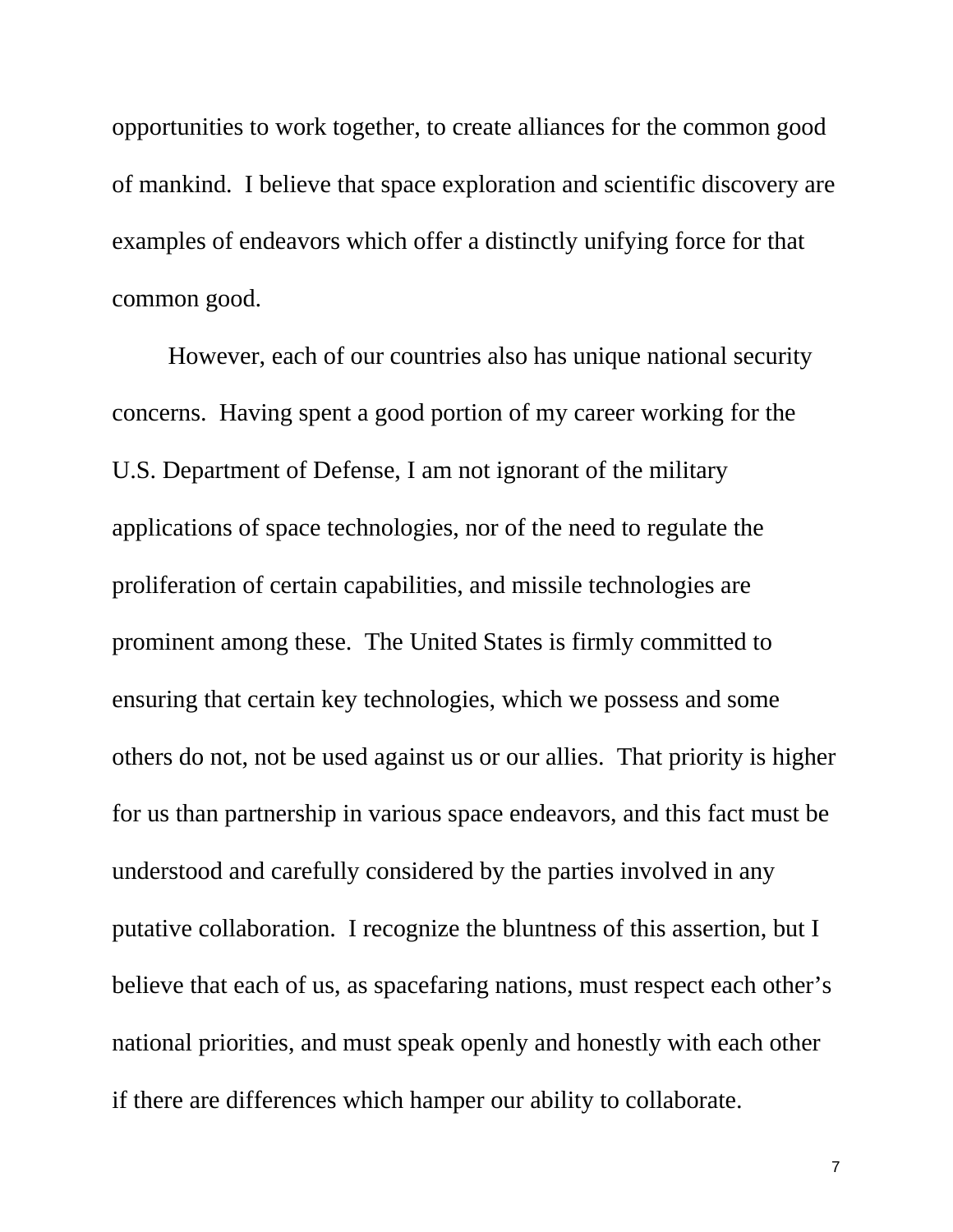Further, each of our countries has only so much money to expend on space endeavors, and this also limits our ability to partner on various projects. Even with an annual budget of \$16.8 B, NASA cannot afford everything that our own numerous constituencies would like us to do in exploration, science, and aeronautics research. That budget constitutes only 0.6% of the overall budget for our U.S. government, but in the wake of Hurricane Katrina, the greatest natural disaster in the history of the United States, and the expense of the Global War on Terrorism, I still consider myself to be very lucky that our nation's leaders provide that much to NASA. But still, we must carefully choose those endeavors to which we commit with our fellow spacefaring nations. Much as we would wish otherwise, we cannot do everything we would like to do. In this context of limited resources, it is clear that partnerships work best when all partners have "skin in the game", each contributing resources toward a common goal that is greater than that which could be easily afforded by any single partner. We believe that such relationships work best when conducted on a "no exchange of funds" basis. I must admit that this view is not universally shared. On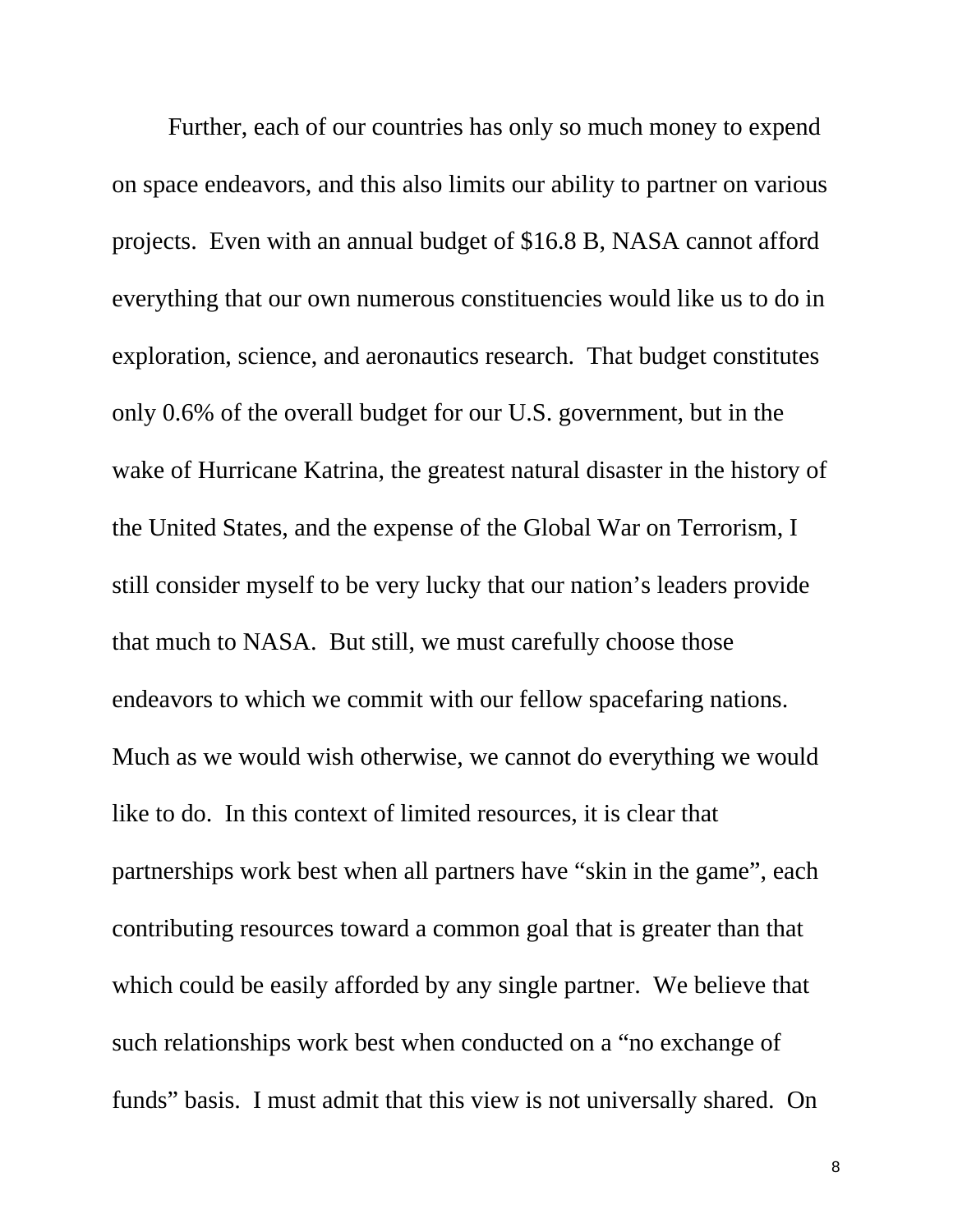many occasions since assuming my role as Administrator I have been asked about opportunities for "partnership", when what is really being sought is American investment in the aerospace industries of other nations. I must be clear on this; "partnership" for us is not a synonym for "helping NASA to spend its money".

The United States' *Vision for Space Exploration* honors our past commitments with the International Space Station partnership, and calls on your interest and support in embarking upon new ventures. Last month, we re-started assembly of the ISS, after a hiatus of over three years due to the loss of Space Shuttle *Columbia*. Onboard the Space Station today, American Michael Lopez-Alegria (who was born in Spain but grew up in California), Russian Mikhail Tyurin, and German Thomas Reiter, are part of the greatest construction project in the history of humankind, rivaling the pyramids of Egypt, the Suez and Panama Canals, or the Great Wall of China. Who would have imagined after World War II, my own father's generation, that such a team could be working and living in space today?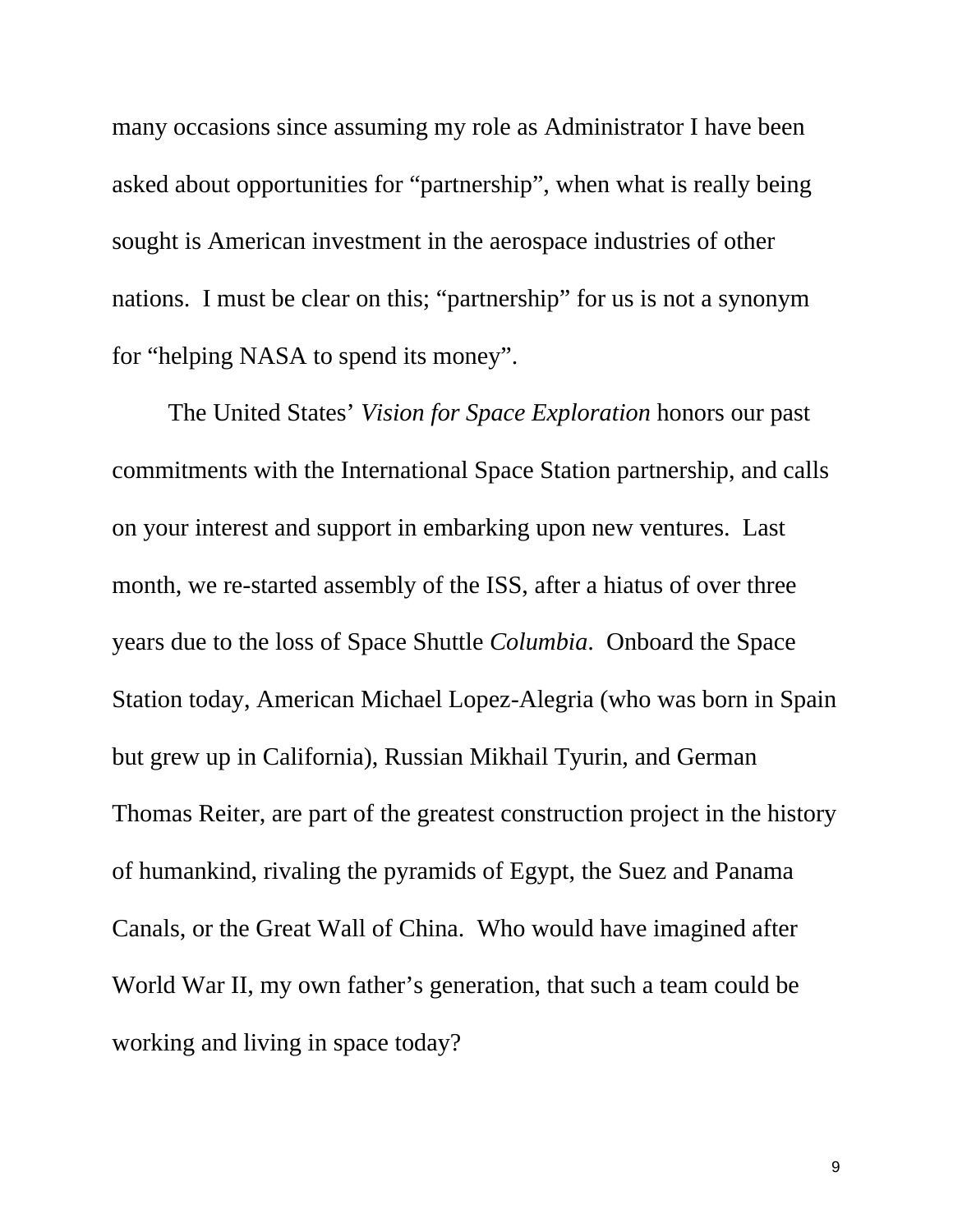Two weeks ago, I welcomed home the crew of Space Shuttle *Atlantis*, which included Canadian astronaut Steve MacLean. Last week, Russian cosmonaut Pavel Vinogradov, American astronaut Jeff Williams, and Iranian-born spaceflight participant Anousheh Ansari returned home to Earth on Soyuz, landing in Kazakhstan. In December, I look forward to the next Shuttle assembly mission to the Space Station, with Swedish astronaut Christer Fuglesang. Even at a cursory look at human spaceflight activities over just this past month shows that space exploration is a truly international endeavor, and a broader look shows just how true this has been, for a long time.

The Shuttle program has, in 25 years of operation through STS-115, flown 708 astronaut-seats. (By that I mean that most individuals have flown more than once.) Eighty-three of these flight opportunities, or about 12% of the total, have gone to 58 individual International astronauts from 14 countries. I don't know the statistics for Soyuz, but I do know that our Russian partners have flown a substantial number of non-Russian cosmonauts, going back for decades. This goes beyond the mere exchange of money or favors or other considerations. The largest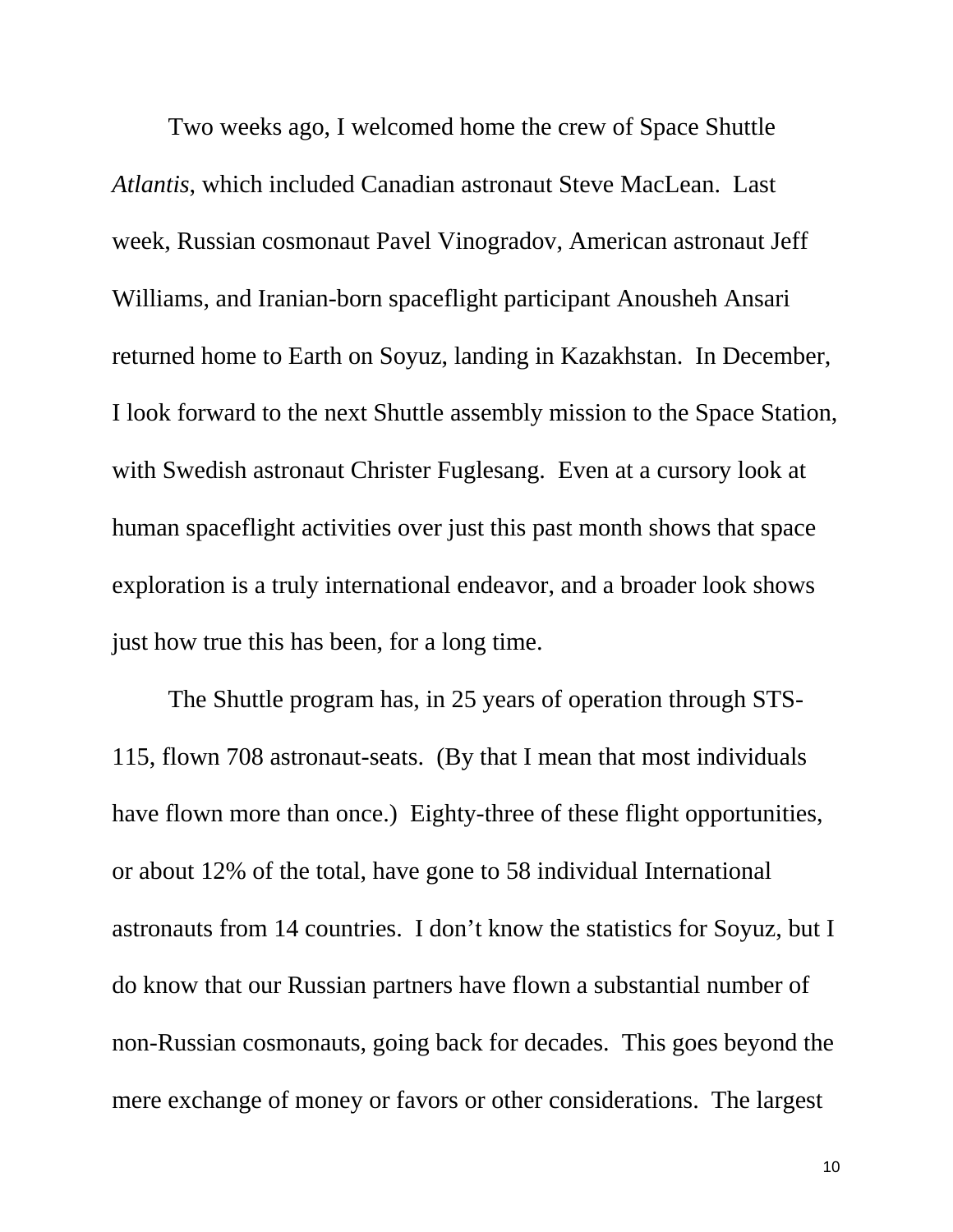spacefaring nations have quite simply made it a point to make human spaceflight a significant international activity.

But that's not all. Last month, American engineers and scientists met in India to review progress in executing data-sharing agreements and delivering two instruments for India's *Chandrayaan* lunar mission. Since NASA cannot afford to do everything, and since so many missions are planned for the Moon over the next few years, including China's Chang'E mission, lunar science data should be openly shared among the science community, just as we do with other planetary science data.

Also last month, the Japanese Space Agency successfully launched the SOLAR-B satellite, a joint JAXA-NASA-UK-Europe heliophysics mission to study the sun's magnetic fields. Not only is NASA interested in the sun's effects on terrestrial telecommunications and power grids and potential impacts to the International Space Station, we'll soon need timely and accurate warnings of impending solar storms for our astronauts in cislunar space. Later on, we'll need this same information on treks to Mars and near-Earth asteroids.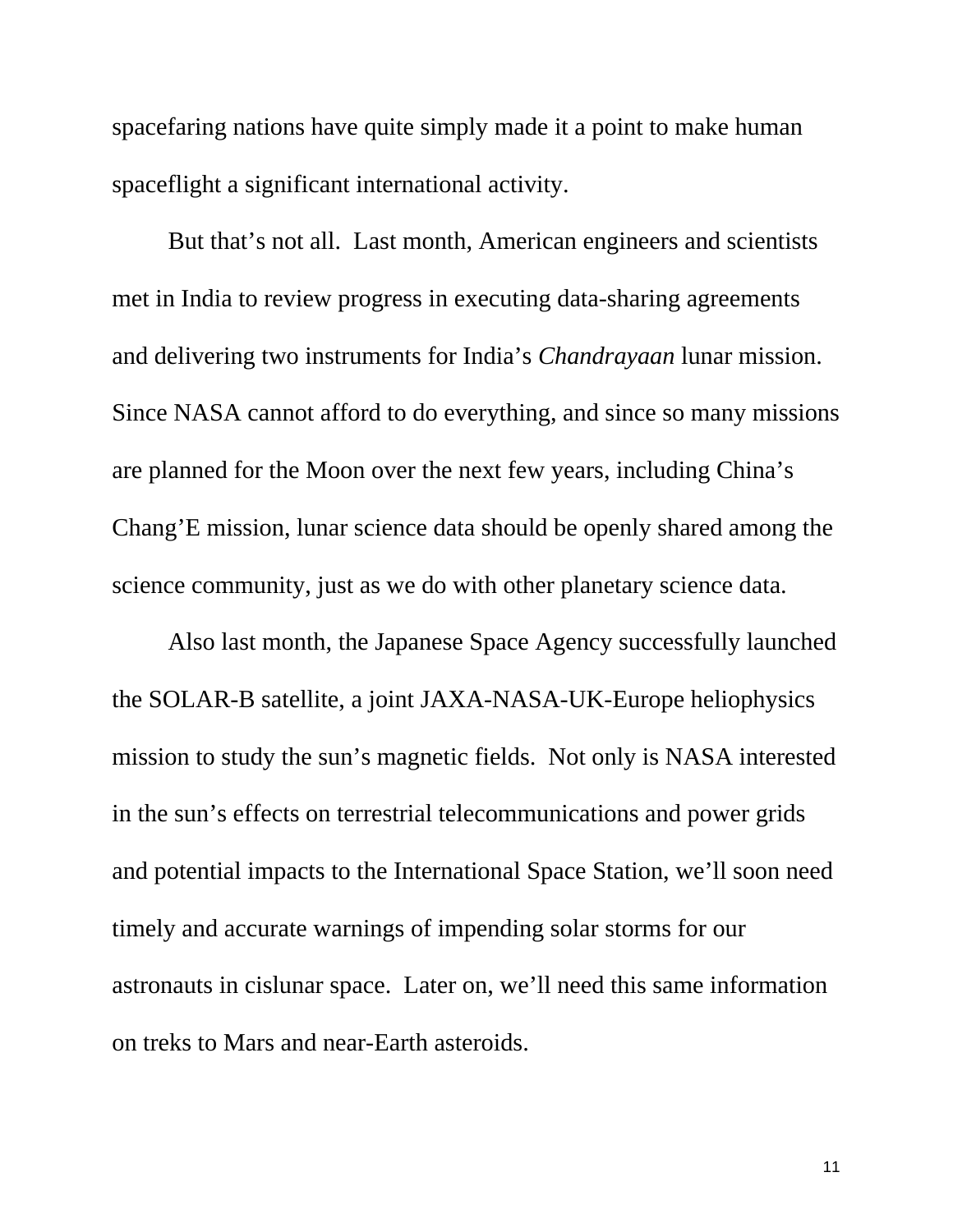Later this month, I'll be sitting down with the NASA management team to go over the flight data from the past three Shuttle missions to see if a servicing mission to the *Hubble Space Telescope* to extend the life and capabilities of this Great Observatory can be performed safely. People from all over the world are awed and inspired by *Hubble* pictures that reveal the secrets of our universe, and from the first, *Hubble* has had an international complexion. After that mission is completed, the European Space Agency will launch the U.S.-built *James Webb Space Telescope* aboard an Ariane V. We're also collaborating with the German Aerospace Center on the SOFIA airborne observatory, and along with NASA's Kepler mission, ESA's Gaia mission will survey our galaxy for extra-solar planets.

Next month, NASA Deputy Administrator Shana Dale will meet with her counterparts in Washington at an AAS/AIAA seminar to define better our purposes in going to the Moon, and to discuss what we'll do when we get there. This meeting is a follow-up to a highly successful NASA-hosted workshop last April. Since then, we have met regularly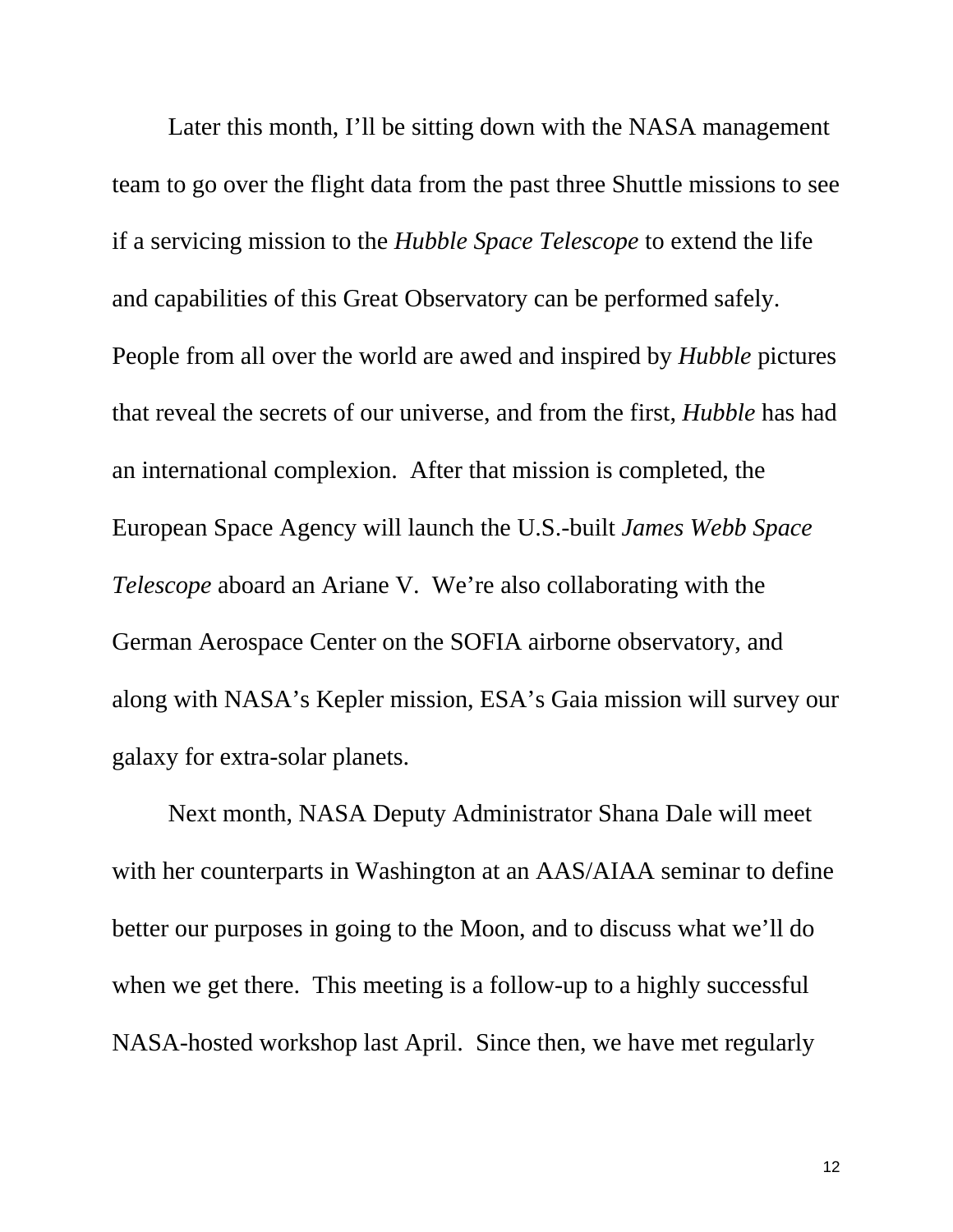with other international space agencies to define a global strategy for space exploration.

One aspect of this discussion is the need to set certain engineering technical standards to ensure compatibility and interoperability in our exploration architecture. Analogous to my previous comments about spoken languages for future space explorers, it is important that the engineering standards for NASA's architecture be specified with the international metric, or SI, standard as the base unit of measure, with English units only by exception when it makes sense for NASA to do so. Thus, we hope for a high degree of compatibility of interfaces and standards, as space-faring nations explore the Moon, Mars, and near-Earth asteroids together.

So, before I open up the dialogue to your questions, let me share with you the awe that veteran American astronaut Shannon Lucid conveyed to me last week as we toured China. Her parents were American missionaries in the city of Shanghai, and Shannon was born there during World War II. Her family was interned in a concentration camp for the first year of her life, after which she and her parents were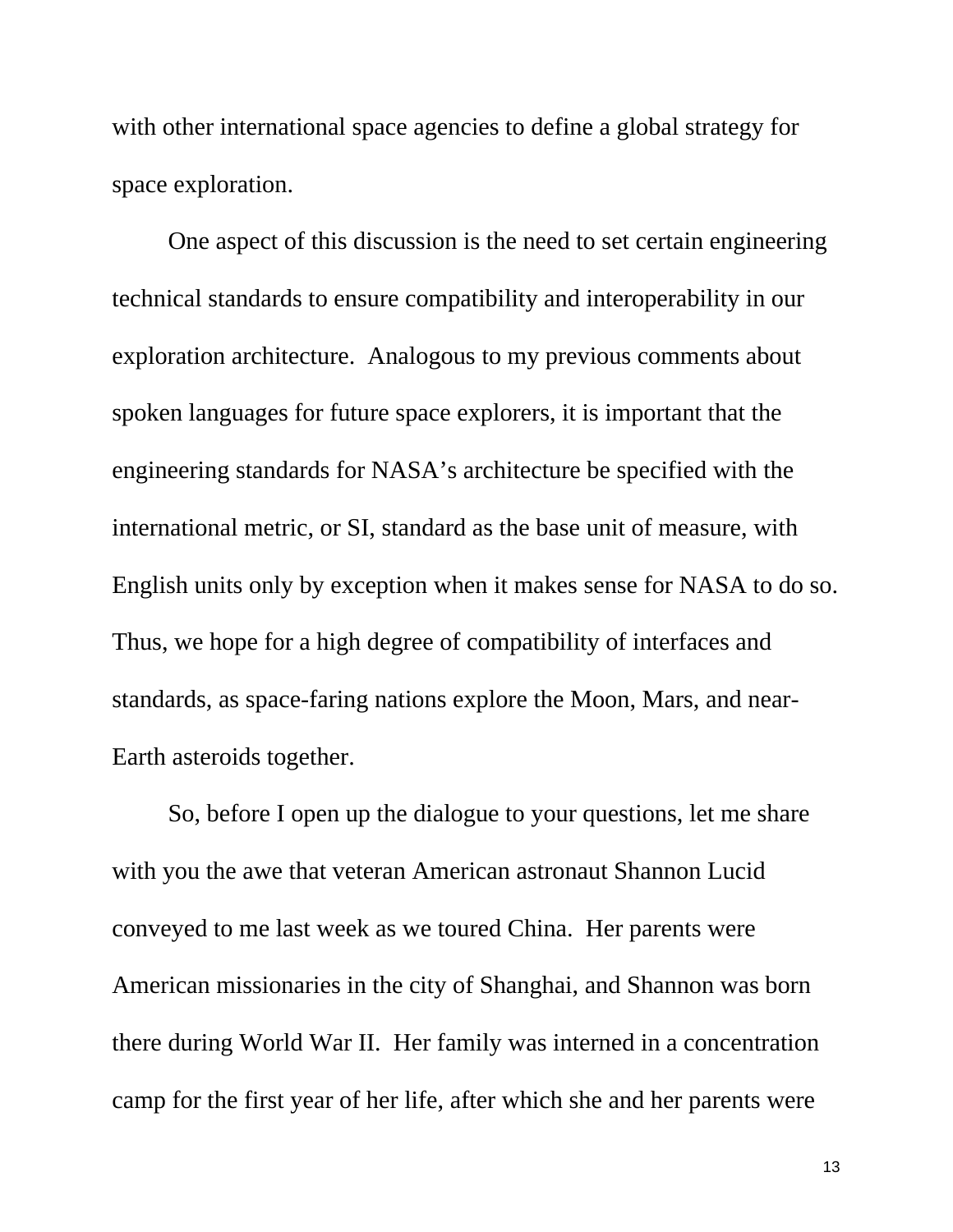released as part of a personnel exchange. They returned to China after World War II, and she attended kindergarten there. She has many memories from that time. She was amazed last week by the transformation of the city of Shanghai from what she remembered from the 1940s. Such changes are never objectively surprising, yet when we are confronted with them, as individuals we are indeed always surprised.

Cities change, people change, nations change. Some nations that were American allies during World War II are not as close to us today, and some nations that were enemies in that era are now among our closest partners. Many have asked why I visited China last week on behalf of my country, when that nation is today not among those most closely linked to us. But China is a powerful and important nation, home to the oldest civilization we have in the world. The United States is newer and younger, but is also a powerful and great nation. There is no possible purpose to be served by creating or advocating adversarial relations between the United States and China, or indeed between ourselves and any other nation. There have been sea changes in relationships between the United States and Germany and Japan, our